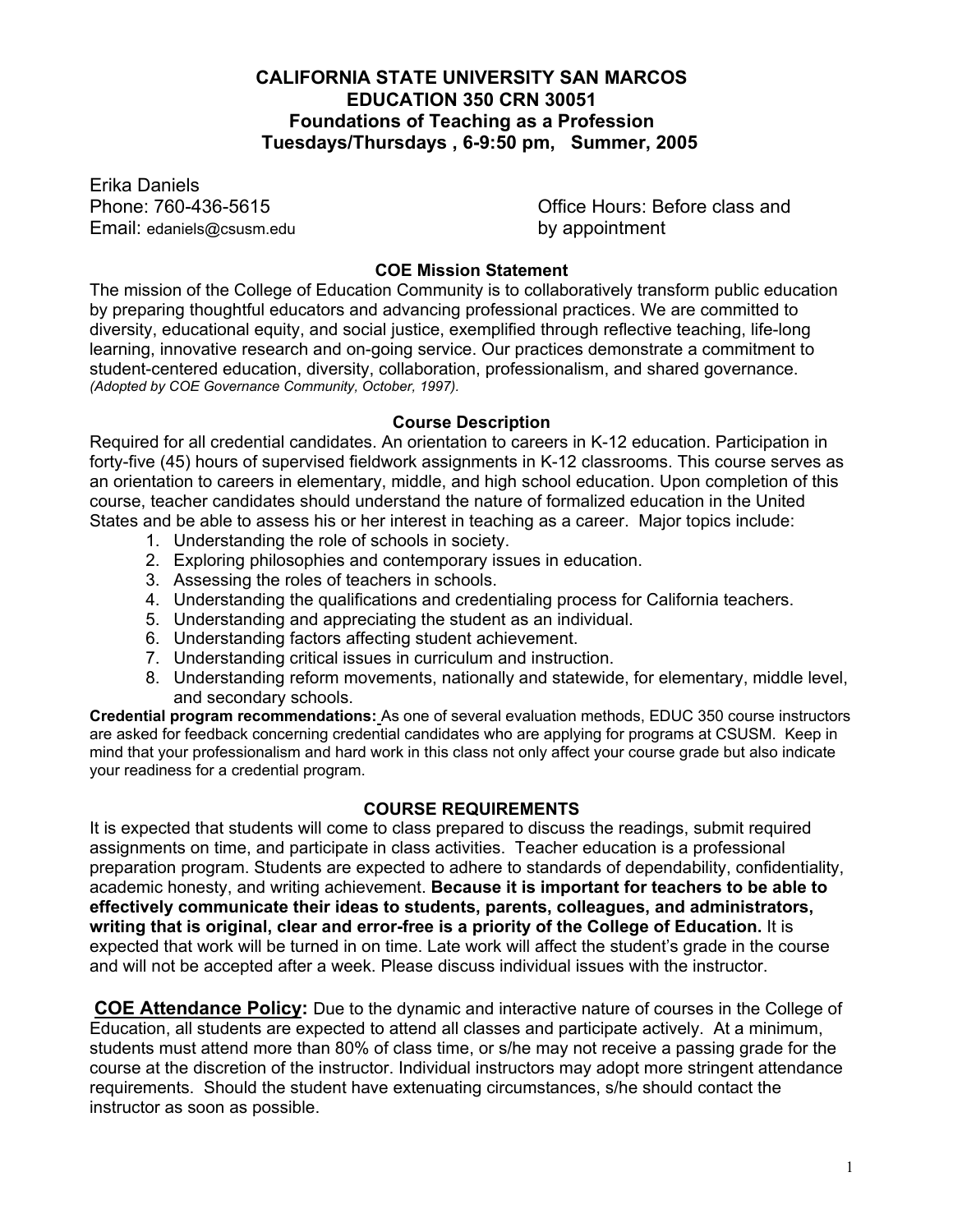**For this section of EDUC 350: If you miss two class sessions, you cannot receive a grade of A or A-; if you miss three class sessions, your highest possible grade is a C+. More than 20 minutes tardy or leaving early counts as one half absence. Not participating in any online**  session counts as one absence. A minimum grade of C+ is required in EDUC 350 to qualify as a prerequisite for admission to the CSUSM teacher credential programs.

## **Field Work**

In addition to in-class work, assigned readings and projects, students will participate in forty-five (45) hours of supervised fieldwork assignments in a variety of public school settings. Approximately half of your time should be spent in one teacher's classroom, and the remainder of the time should be distributed among other classrooms. A recommendation (usually from the classroom teacher where most of the fieldwork is done), as well as a Field Experience Form with documented hours and teacher verification, are requirements for admission to the CSUSM Teacher Credentialing programs. Because this course occurs at the end of the K-12 school year, it is imperative to begin your observations immediately. You may need to complete the required hours during summer school sessions or at year round schools.

If you have significant experience in K-12 classrooms, up to 20 hours may be waived. Acceptable experiences include substitute teaching, class volunteering, or Casey tutoring. You must submit a waiver form within the first 2 weeks of class.

## **Authorization to Teach English Learners**

This credential program has been specifically designed to prepare teachers for the diversity of languages often encountered in California public school classrooms. The authorization to teach English learners is met through the infusion of content and experiences within the credential program, as well as additional coursework. Students successfully completing this program receive a credential with authorization to teach English learners. *(Approved by CCTC in SB 2042 Program Standards, August 02)*

## **Students with Disabilities Requiring Reasonable Accommodations**

Students must be approved for services by providing appropriate and recent documentation to the Office of Disable Student Services (DSS). This office is located in Craven Hall 5205, and can be contacted by phone at (760) 750-4905, or TTY (760) 750-4909. Students authorized by DSS to receive reasonable accommodations should meet with their instructor during office hours or, in order to ensure confidentiality, in a more private setting.

## **CSUSM Academic Honesty Policy**

"Students will be expected to adhere to standards of academic honesty and integrity, as outlined in the Student Academic Honesty Policy. All written work and oral assignments must be original work. All ideas/materials that are borrowed from other sources must have appropriate references to the original sources. Any quoted material should give credit to the source and be punctuated with quotation marks.

Students are responsible for honest completion of their work including examinations. There will be no tolerance for infractions. If you believe there has been an infraction by someone in the class, please bring it to the instructor's attention. The instructor reserves the right to discipline any student for academic dishonesty in accordance with the general rules and regulations of the university. Disciplinary action may include the lowering of grades and/or the assignment of a failing grade for an exam, assignment, or the class as a whole."

## **Special Education Inclusion**

Consistent with the intent to offer a seamless teaching credential in the College of Education, this course will introduce the collaborative infusion of special education competencies that reflect inclusive educational practices. Students will demonstrate a knowledge of laws and dispositions that relate to special education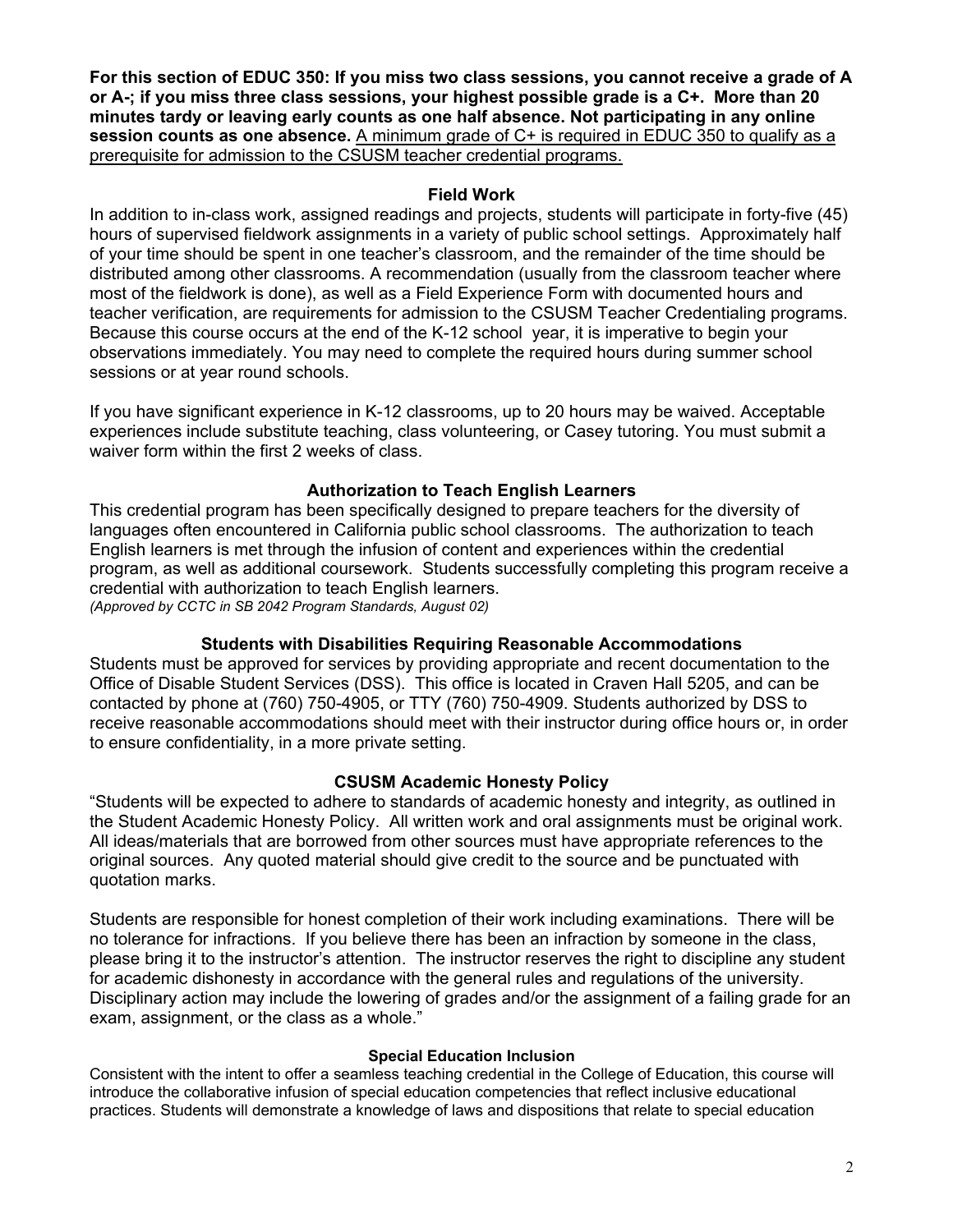through a variety of activities such as the viewing and analysis of the video F.A.T. City, reading and analysis of "School Law & Diversity," and/or *Creating an Inclusive School*.

## **Teacher Performance Expectation (TPE) Competencies**

The course objectives, assignments, and assessments have been aligned with the CTC standards for a California teaching credential. This course is designed to help teachers seeking a California teaching credential to develop the skills, knowledge, and attitudes necessary to assist schools and district in implementing effective programs for all students. The successful candidate will be able to merge theory and practice in order to realize a comprehensive and extensive educational program for all students. You will be required to formally address the following TPEs in this course:

#### *TPE 12: PROFESSIONAL, LEGAL, AND ETHICAL OBLIGATIONS*

Candidates are aware of their own personal values and biases and recognize ways in which these values and biases affect the teaching and learning of students. They resist racism and acts of intolerance. Candidates appropriately manage their professional time spent in teaching responsibilities to ensure that academic goals are met.

Candidates for a Teaching Credential understand and honor legal and professional obligations to protect the privacy, health, and safety of students, families, and other school professionals. They are aware of and act in accordance with ethical considerations and they model ethical behaviors for students. Candidates understand and honor all laws relating to professional misconduct and moral fitness.

#### **Teaching Performance Assessment for Developing as a Professional Educator**

The successful completion of the Initial Philosophy of Teaching Statement is a requirement for completion of this course and partially meeting the TPE described above. This statement will be used for assessment both in the course and at completion of the College of Education program. Retain an electronic copy of your statement for your portfolio at the completion of the Teaching Credential program.

## **Course Assignments**

| 1, Contemporary Issue Research and Presentation | 30 |  |
|-------------------------------------------------|----|--|
| 2. Field Experience and Journal                 | 30 |  |
| 3. Philosophy of Teaching                       | 20 |  |
| 4. Law and Diversity Assignment                 | 10 |  |
| 5. Thoughtful participation                     | 10 |  |
| <b>TOTAL</b>                                    |    |  |

Late assignments will be penalized by a 5-point reduction each day they are late. Keep digital copies of all assignments for your Credential Program Electronic Portfolio. **Note: Regardless of your grades on assignments, you may not pass this class without completing the 45 hours of Field Experience.** 

## **Required Reading**

- 1. Armstrong, David; Henson, Kenneth and Savage, Tom. (2005) *Teaching Today (7th edition).*  Merrill Prentice Hall.
- 2. Villa, Richard A. and Thousand, Jacqueline S. (1995) *Creating an Inclusive School.* Alexandria, VA: Association for Supervision and Curriculum Development. (Chapters 1, 2, 3, p. 125-135 and 162-167)
- 3. Choose ONE of the following books: Codell, E. *Educating Esme*. Chapel Hill: Algonquin Books of Chapel Hill Humphrey, T. (2003). *In the first few years.* Newark, DE: International Reading Association. Foster, M. (1997). *Black Teachers on Teaching*. New York: New Press. Jennings, K. (Ed.). (1994). *One Teacher in 10.* Los Angeles: Alyson Books. Michie, G. (1999). *Holler If You Hear Me.* New York: Teachers College Press. Paley, V. G. (1993).*You Can't Say You Can't Play.* Cambridge, MA: Harvard Press.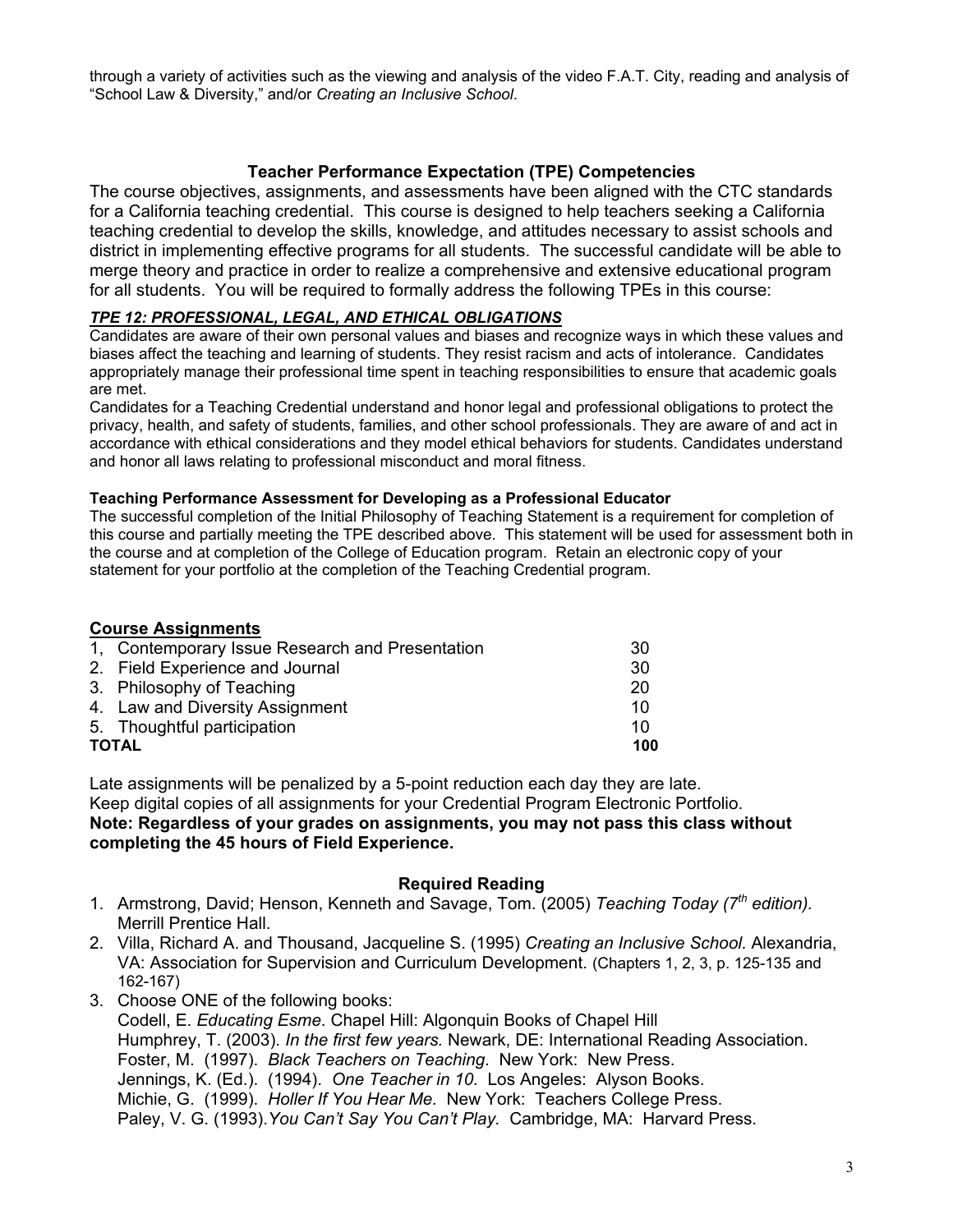# **Course Assignments**

1. Contemporary/Controversial Issue Research/Position Paper

Choose an issue from the topics provided by the instructor. Research the issue thoroughly and take a position regarding it. Write a persuasive paper that demonstrates your understanding of the issue, provides a clear defense for your position, and also indicates your understanding of the opposing side. Cite a minimum of three (3) references (not including your text). Only one of the three may be a web-site. One must be an educational journal. Use APA,  $5^{th}$  Edition format. When your topic is due, you should be prepared to support/defend either side in a panel discussion. We will discuss this format in class.

Due dates: Paper is due at the same time as the panel discussion.

## 2. Field Experience Documentation and Journal Entries

You will participate in forty-five (45) hours of supervised fieldwork assignments in a variety of public school classroom settings**.** You will maintain a log of hours-spent observing/participating in these classroom settings. This log should reflect a minimum of 45 hours spent in various classrooms at different grade levels and on different sites, with teacher signatures.

 You will maintain a journal, reflecting on your observations, documenting assumptions/expectations, and making connections to concepts studied in EDUC 350. Respect the confidentiality of the students and teacher. Use initials or fictitious names. A minimum of 15 journal entries is required. For each journal entry, include a brief description of the setting, explain what you observed, and analyze those observations using the course concepts as a guide. Be sure to discuss any assumptions or expectations you had coming into the observation and how they were challenged or confirmed.

Due dates: See syllabus

## 3. Personal Philosophy of Teaching, Learning, and Schooling

The successful completion of the Initial Philosophy of Teaching Statement is a requirement for completion of this course and partially meeting the TPE 12: PROFESSIONAL, LEGAL, AND ETHICAL OBLIGATIONS. This statement will be used for assessment both in the course and at the completion of the College of Education program. Retain an electronic copy of your statement for submission for your portfolio. More information will be given in class. Due date: June 28

## 4. Law and Diversity Assignment

Apply your understanding of the legal context of inclusive education and laws that influence your teaching responsibilities by identifying five laws or court decisions that influence you as a professional educator. At least one of these five must relate to special education law. Briefly describe the law's primary components and explain why it is important to educators and how it might affect your teaching.

Due date: June 9

## 5. Thoughtful participation and professionalism

As teachers, you will need to articulate your beliefs, advocate for students, and defend your decisions to parents, administrators, and the public. Begin practicing in our classroom. I expect you to participate in both large group and small group discussions, attend class on time, and otherwise act as you would in a professional learning situation.

## 6. Teacher interview

You will interview a teacher who has been in the classroom for at least 4 years. Talk to him/her about his/her experiences and ask questions that have arisen during our class discussions. You